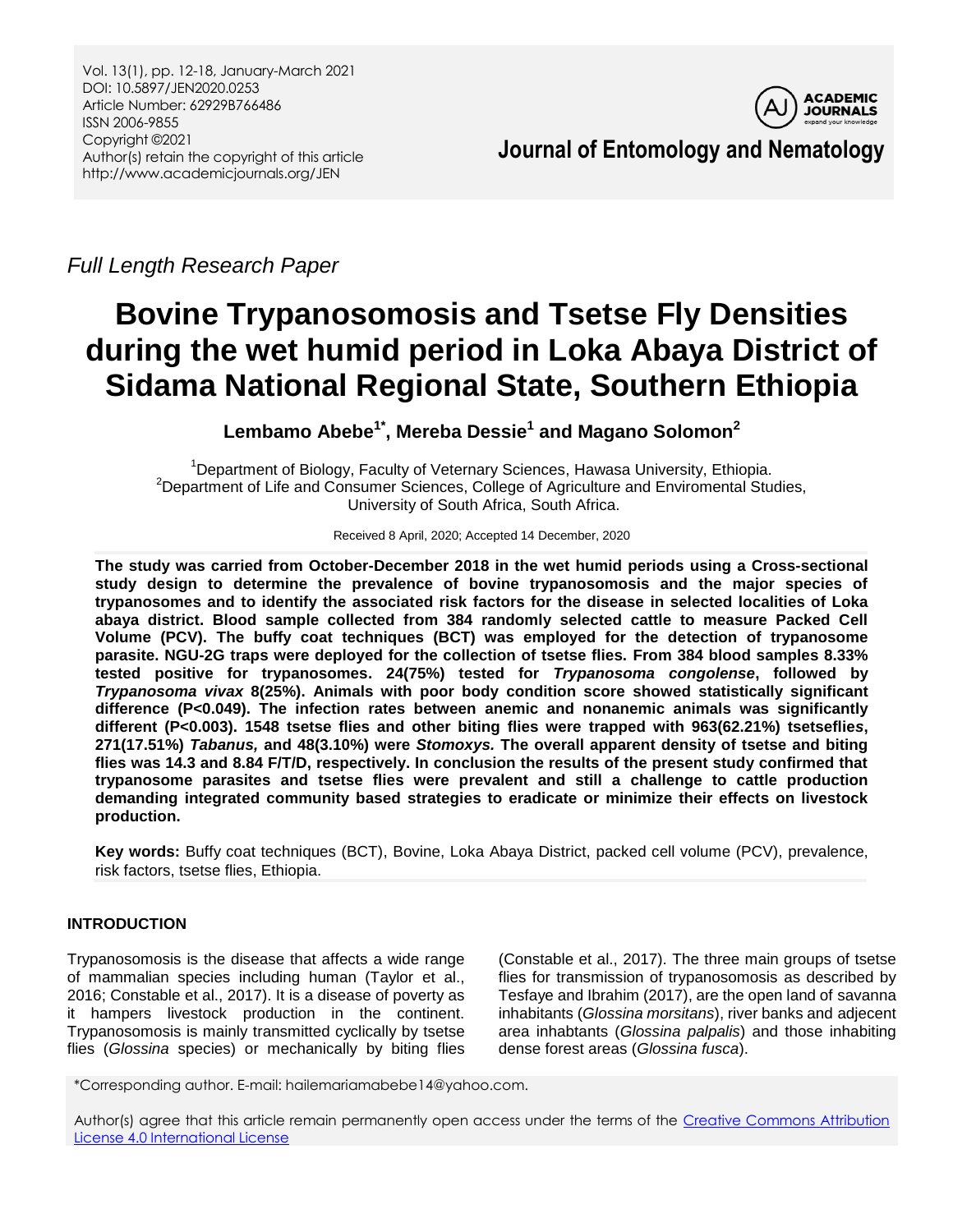

**Figure 1.** Map of Study District. Source: Sidama Adminstration (2014).

Moreover from epidemiology perspective it was reported as three factors influence the disease, namely the distribution of the vectors, the virulence of the parasite and response of the host (Urquhart et al., 1996; cited in Lejebo et al., 2019). Trypanosomes transmitted by *Glossina* species are endemic in sub-Saharan Africa known as the ˝tsetse belt˝ that occur between 20°N and 30°S. Glossina species infested 10 million Km<sup>2</sup> of Africa involving 38 countries (Constable et al., 2017). Tsetse flies are vectors of blood parasite of the genus Trypanosoma,which causes trypanosomiasis to both human beings and animals. According to Getachew (2005); cited in Lejebo (2019) the most important species of trypanosomes affecting cattle, sheep and goats in Ethiopia are *Trypanosome congolense, Trypanosoma vivax* and *Trypanosoma brucei*. According to Lemu et al. (2019), animal Trypanosmosis in Ethiopia is wide spread in the Western, South and Southwestern lowland regions associated with the major river basins of Abay, Omo, Ghibe and Baro. These tsetse infested valleys and lowlands are the most fertile and suitable for agricultural development and human settlement.

In Ethiopia, the prevalence of cattle trypanosomosis, only with concentration diagnostic technique, range from 2.1% (Yigzaw et al., 2017) to 41.6% (Wogayehu et al., 2017). According to Mulatu et al., 2016), tsetse infested areas amounts to about 200,000  $km^2$  of land in the five adminstative regions of Ethiopia. In the Southern region alone, about 49.000 km<sup>2</sup> area is estimated to be infested by tsetse flies affecting 4 to 5 million heads of cattle. While in the rift valley region of the southern Ethiopia,

25,000  $km^2$  is supposed to be infested by tsetse flies putting about 2.6 million heads of cattle at risk (STEP, 2013). Eventhough, trypanosomosis is economically important livestock disease, in the study localities there was no study conducted in the district. Therefore, the present study was carried out to;

(i) investigate the status of (prevalence) of bovine trypanosomosis in selected localities of Loka abaya district.

(ii) identify vector species and their distribution with their apparent densities

(iii) determine the potential risk factors of trypanosomosis. The outcome of this study will be used for the strategic monitoring and suppression of the vectors to integrate all efforts to undertake area wide activities to reduce the infection of cattle and promote the livelihood of the farmers and other community members.

# **METHODOLOGY**

## **Study settings**

The study was conducted in the wet-humid period from October-December, 2018 in three selected localities of Loka Abaya district, Sidama National Regional State, Southern Ethiopia. The district is bordered by Bilatie river basin and Wolaita zone in the west, Gedeo zone in the south, and Oromia Regional State in the east and north. The area is characterized with mixed, crop-livestock production, farming system (Sidama Administration, 2014) (Figure 1). Loka Abaya has an altitude of 1001-1500 m above sea level in which large part is hot arid and some part as semi-arid agro-ecology. The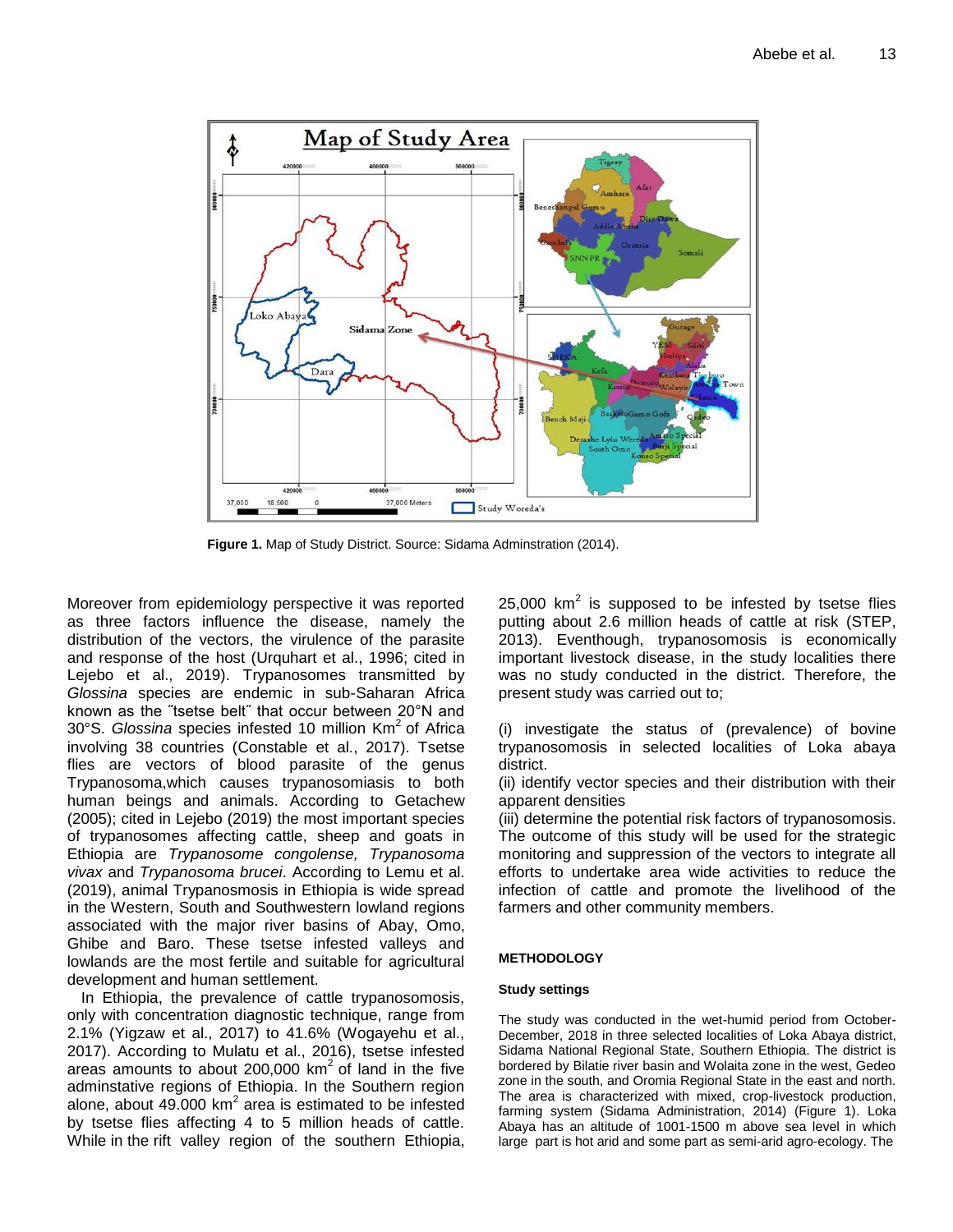mean annual maximum and minimum mean annual temperature of the area was 22 and 26°C respectively, and average annual rainfall ranges 900-1400 mm with bimodal rain pattern, major short rainy seasons (September- December) and February to April respectively.

Agricultural crops include, haricot bean (*Phaseolus vulgaris*), Maize (*Zea mays*), Teff (*Eragrostistef*), sweet potato (*Ipomeabatatas*). According to the reports of Berou of Finace and Economic Development (BoFED, 2012) the livestock population of Loko Abaya was estimated to be 886, 242 bovine, 117,274 ovine, 99,817 caprine, 41160 equines and 442,428 poultry, 1,792,333 cattle, 456,740 sheep, and 324, 032 goats.

Most of the livestock were kept under transhumance way of livestock management by moving between different grazing lands, and due to the mobility cattle herds exposed to tsetse fly biting, vector of trypanosomosis, on the river banks (Gidabo, Bilatie) and near to Lake Abaya. These were areas where grazing land and water is abundant. The district consists of different types of vegetation including dry land savanna in dry tropical and warm temperate regions. Near to the study village there exists a park known as Loko Abaya National Park with an area of 500 km<sup>2</sup>. In the study areas and its surrounding there are various wildlife resources, like, Lion, Antelope, Bush pig, Bush bug, Hippopotamus and Crocodiles. Moreover, there were three rivers namely: Bilatie, Gedabo and Derba that drain into Lake Abaya.

### **Study design**

#### *Study population and type*

The study employed zebu cattle of with differences in sex, age, existing body conditions scores found on the same communal grazing land.Cattle population in three localities of Loka Abaya district (that is, Bura Bukito, Tulto Chericha and Abaya Zuria) were purposively selected based on accessibility, farmers cooperation and large cattle population. The design of study used was crosssectional study type.

## **Sample size and sampling method**

Study cattle were randomly and purposefully selected based on the factors, age, sex and body conditions. Sample size was estimated using the improved formula adapted from Thrusfield (2018). The samples were registerd by the livestock owners name and code or local name of the animal. Young and adult cattle were sampled following the procedures of (Bitew et al., 2011). Above one year old, both sexes of cattle with different body conformation were sampled randomly from a village of each study locality for examination of blood parasite (trypanosome). The body condition of sampled cattle was also estimated based on the parameters for zebu cattle (Nicholson and Butterworth, 1986), with numbers from 1 to 3 (good, medium and poor) respectively. Moreover, determination of parasitological samples from study localities was determined based on the preliminary assessment of the number of cases of bovine *trypanosomosis* and fly density reported by Dilla tsetse eradication project office. The study sites selected were tsetse and trypanosomosis control sites with continuous monitoring activities. Using the formula (Thrusfield, 2018), and considering an expected prevalence of 50 and 95% confidence level and 5% desired precision, the calculated sample size was 384.

 $\mathsf{N}{=}1.96^2$ x $\mathsf{P}_{\mathsf{exp}}$  (1- $\mathsf{P}_{\mathsf{exp}}$ )/d $^2$ 

Where N=# of sample size Pexp=expected prevalence d<sup>2</sup>=desired absolute precision

#### **Study methodology and procedures**

A total of 384 cattle between 1 and 10 year of age with differences in body conditions and color were sampled during wet-humid (October-Decmber, 2018) periods. Hematological, parasitological and entomological studies were conducted following the procedures below.

#### *Parasitolohical and hematological servey*

**i) Measuring of packed cell volume (PCV):** Blood samples were collected by puncturing marginal ear vein with a sterile lancet using a pair of heparinized capillary tubes. The tubes were placed in micro-hematocrit centrifuge fter symmetrically loading the tubes and closing the centrifuge lid,the specimen were allowed to centrifuge at 12,000 revolutions per minute (rpm) for 5 min. Then, using hematocrit capillary reader tubes were read, recorded and expressed as a percentage of packed red cells to the total volume of whole blood for each cattle to identify the general health condition of the animal. Animals with PCV < 25% were considered to be anemic (Murray et al., 1983).

*ii) Buffy coat technique (BCT):* After the centrifugation of blood sample, the contents of the capillary tube was cut using a diamond tipped pen 1 mm below the buffy coat to include the upper most layers of red blood cells.The contents of the capillary tube was expressed on to glass slide and covered with a  $22 \times 22$  mm coverslip. The slide was examined under x40 objective and x10eye piece to identify trypanosome parasites by their movement ( Murray et al., 1983; MOARD, 2007).

*iii) Entomological study (tsetse survey):* The tsetse flies were surveyed with the deployment of geo-referenced NUG-2G traps. The sites of traps deployment was on the four vegetation sites as described by Vreysen (2000), which includes Woody grassland (WGL) grassland with scattered trees, Bush land (BUL) habitats dominated by trees and shrubs, Reverie Forest (RF) trees along banks of rivers and streams and Cultivated land (CUL) habitat dominated by cultivated crops. 12 traps for each habitat were deployed following the standard procedures for *G. pallidipes* species. The traps were baited with decomposed cow urine using plastic bottles and acetone with dispensing vials after clearing the vegetation to increase visibility. Traps were deployed and stayed for 72 h within the altitude range of 1184 to 1350 masl. Each trap was set with approximate intervals of 100 m in shade and visible manner. After 72 h, trapped flies were collected from cages and counted, identified, sexed, and analyzed along with biting flies (IAEA, 2006). The apparent densities (AD) of identified tsetse flies and other mechanical vectors were calculated as fly catch/trap/day in relation to study sites and vegetarian types. *Glossina* spp. were characterised using identification keys including arista, shape of superior and inferior claspers and abdominal markings (FAO, 2008). Tsetse flies can be destinquished from other biting flies by two easily observed morphological features which includes the presemce of forward pointing proboscis on their heads and completely folded wings over the abdomen when at rest. *Stomoxys* spp. were identified using wing patterns, thoracic and abdominal markings, limb shape and colour, frons, mouth-parts and genitalia.*Tabanus* species were identified using several keys from different authors Oldroyd (1975), where the major taxonomic markers incude body shape, colour, sizes of distinct parts including head, thorax, abdomen, limbs, mouth-parts and wings.

#### **Data analysis**

Data collected from parasitological and entomological surveys were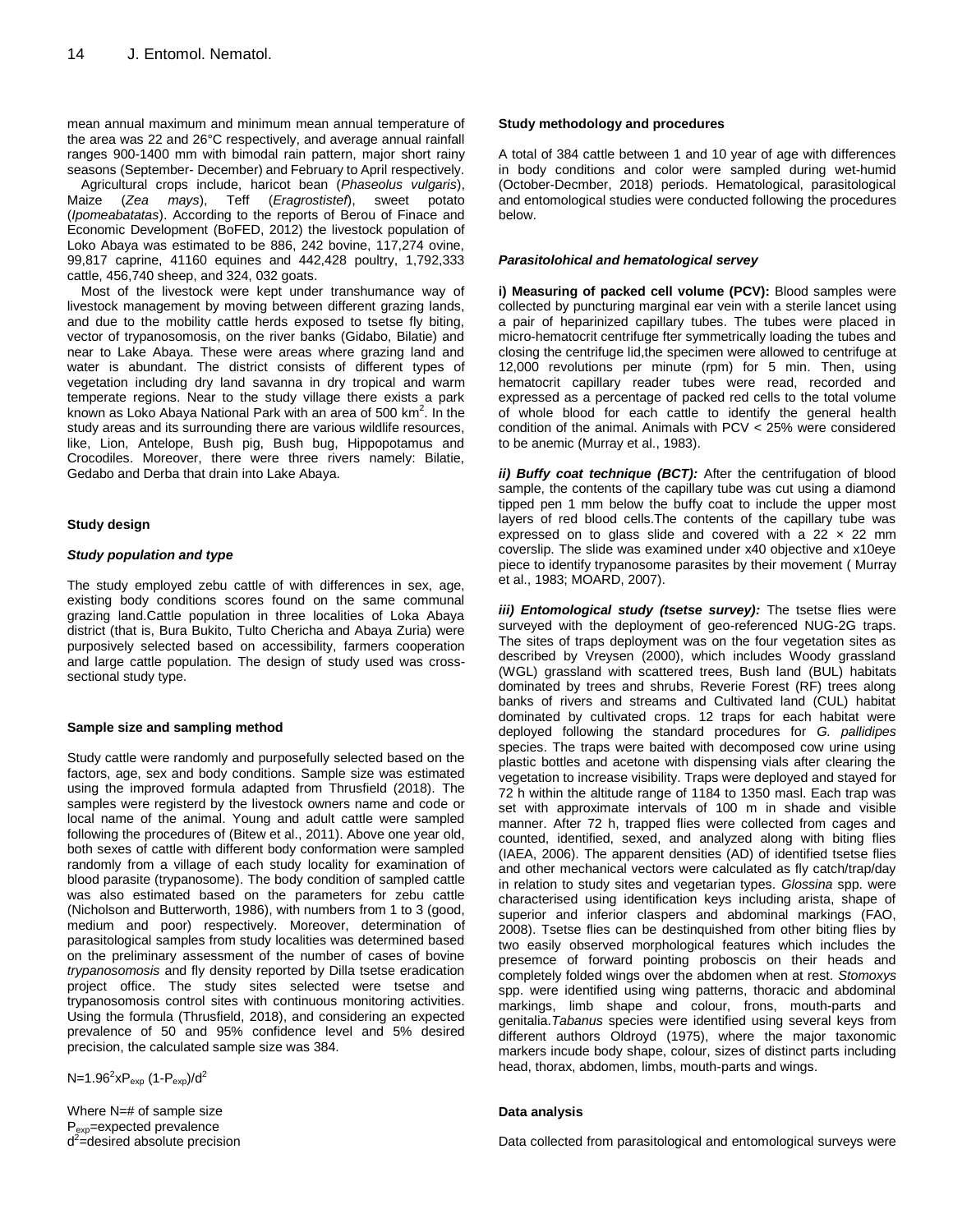|                         | N <sup>o</sup> examined | $N^{\circ}$ positive (%) | Identified Trypanosoma species (%) |          |  |  |
|-------------------------|-------------------------|--------------------------|------------------------------------|----------|--|--|
| <b>Study localities</b> |                         |                          | T. congolense                      | T. vivax |  |  |
| <b>BuraBukito</b>       | 128                     | 10(7.8)                  | 9(7.0)                             | 1(0.8)   |  |  |
| Abaya Zuria             | 128                     | 15(11.7)                 | 12(9.4)                            | 3(2.3)   |  |  |
| TultoChericha           | 128                     | 7(5.5)                   | 3(2.3)                             | 4(3.1)   |  |  |
| Total                   | 384                     | 32(8.3)                  | 24(6.3)                            | 8(2.1)   |  |  |

**Table 1.** Trypanosomosis prevalence and identified *Trypanosoma* species in the study localities of Loka Abaya district.

*T. c :Trypanosoma congolense, T. v: Trypanosoma vivax*.

**Table 2.** Results showing Univariable logistic regression analysis for the prevalence of Trypanosomosis and associated potential factors.

| <b>Potential factors</b> | Levels of potential factors | $N^{\circ}$ examined | $N^{\circ}$ positive (%) | <b>CI</b>    | $x^2$ | P-value |
|--------------------------|-----------------------------|----------------------|--------------------------|--------------|-------|---------|
| Sex                      | Male                        | 92                   | 5(5.4)                   | $2.3 - 12.5$ | Ref   |         |
|                          | Female                      | 292                  | 27(9.2)                  | $6.4 - 13.2$ | 1.45  | 0.228   |
| <b>BCS</b>               | Good                        | 61                   | 2(3.3)                   | $0.8 - 12.4$ |       | 0.039   |
|                          | Medium                      | 118                  | 2(1.7)                   | $0.4 - 6.6$  | Ref   |         |
|                          | Poor                        | 205                  | 28 (13.7)                | $9.6 - 19.1$ | 18.94 | 0.003   |
| Age                      | $≤3$ years                  | 63                   | 7(11.1)                  | $5.3 - 21.7$ | 0.88  | 0.341   |
|                          | 4-6 years                   | 141                  | 10(7.1)                  | $3.8 - 12.7$ | Ref   |         |
|                          | $\geq 6$ years              | 180                  | 15(8.3)                  | $5.1 - 13.4$ |       | 0.510   |
| Localities               | <b>BuraBukito</b>           | 128                  | 10(7.8)                  | $4.2 - 14.0$ | 3.32  | 0.295   |
|                          | Abaya Zuria                 | 128                  | 15 (11.7)                | $7.2 - 18.6$ |       | 0.081   |
|                          | TultoChericha               | 128                  | 7(5.5)                   | $2.6 - 11.1$ | Ref   |         |
| Color                    | Gray/White                  | 170                  | 11(6.5)                  | $3.6 - 11.3$ | Ref   |         |
|                          | Red/Bright brown            | 142                  | 13(9.2)                  | $5.4 - 15.2$ | 1.62  | 0.378   |
|                          | <b>Black-White</b>          | 72                   | 8(11.1)                  | $5.6 - 20.8$ |       | 0.225   |
| Total                    |                             | 384                  | 32(8.3)                  |              |       |         |

coded and entered in a Microsoft Excel sheet.The data for this study consists of nominal, ordinal, and scale data(continuous and categorical). All statistical analyses were done using SPSS (Statistical Packages for Social Sciences), version 20. Data was analyzed using Statistical Package for social Sciences (SPSS) version 20.0. Cross tabulations, Chi-square test, and Logistic regression were applied. The total prevalence rate was calculated by dividing the number of positives by the total number of animals examined and multipled by 100. The association between the trypanosome infection and associated risk factors where assessed by logistic regression.Chi-square test was employed to determine prevalence with sex, age and body condition scores ,where as two sample T-tests was used to compare the Mean PCV values between trypanosome positive and negative animals.In all analyses, the confidence interval level was 95% and p value P<0.05 was considered as significance. PCV value was grouped as anemic if it was less than 25% and normal if it was greater than 25% (Murray et al.,1983).The density of tsetse fly population was calculated by dividing the number of flies trapped by the number of traps deployed and number of days of deployment expressed as Fly/Trap/Day (Leak et al., 1987; Leak, 1999).

## **RESULTS AND DISCUSSION**

## **Trypanosomosis prevalence and identified Trypanosoma species**

384 cattle were examined to determine the presence of trypamosomosis by buffy coat technique.Trypanosomosis were detected in 32 cattle with an overall prevalence of 8.3%. Two species of trypanosomes were identified with *T. congolense* 24 as (6.3%) compared with *T. vivax* 8, as (2.1%), (Table 1). The prevalence of trypanosomosis within the three localities were 15 (11.7%), at Abaya zuria, 10(7.8%), at Bura bukito and 7(5.5%) at Tultochericha (Table 2).

# **PCV findings**

The mean packed cell volume (PCV) value for all studied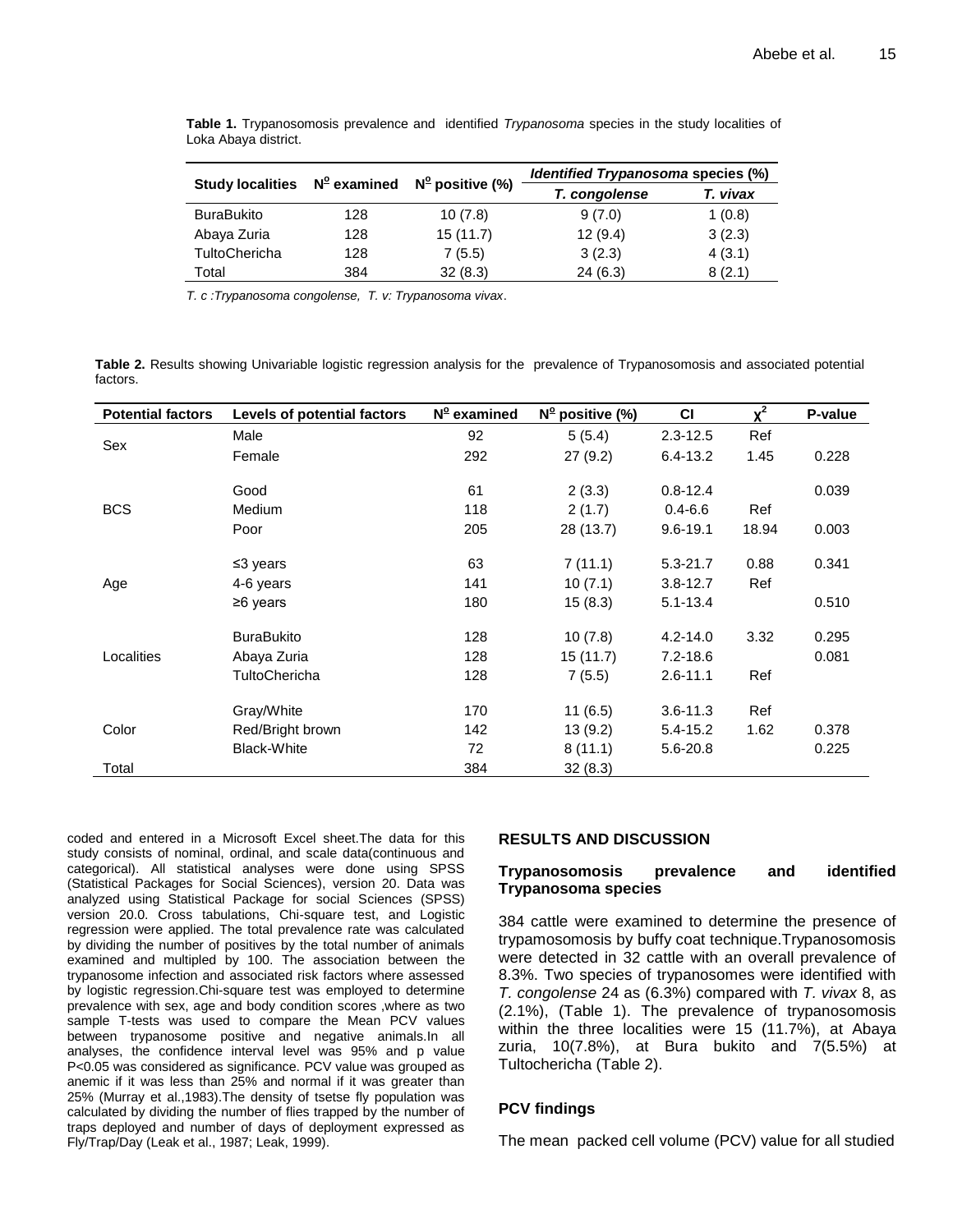**Table 3.** Mean PCV of apparently healthy and cattleinfected with *Trypanosoma* species.

| <b>Status</b> | No examined | Mean% PCV | Std.Er | 95% CI    |
|---------------|-------------|-----------|--------|-----------|
| Non-anemic    | 352         | 23.8      | 0.23   | 23.3-24.2 |
| anemic        | 32          | 20.7      | 0.42   | 19.8-21.5 |
| Overall       | 384         | 23.5      | 0.21   | 23.1-23.9 |

**Table 4.** Aparent density of tsetse flies and other biting flies in the study localities.

| Localities     | No of traps<br>deployed | Days of<br>deployment | G. pallidipes<br>(Tsetseflies) | F/T/D | <b>Stomoxys and</b><br>Tabanids | <b>F/T/D</b> |
|----------------|-------------------------|-----------------------|--------------------------------|-------|---------------------------------|--------------|
| Bura-Bukito    | 12                      |                       | 515                            | 14.3  | 155                             | 4.3          |
| Tulto-Chericha | 12                      |                       | 242                            | 6.7   | 54                              | 1.5          |
| Abaya-Zuria    | 12                      |                       | 206                            | 5.7   | 110                             | 3.1          |
| Overall        | 36                      |                       | 963                            | 8.9   | 319                             | 3.0          |

FTD: Flies per Trap per Day (Leak et al., 1987).

cattle was 23.5%. The mean PCV for parasitaemic and aparasitaemic cattle were 20.7% and 23.8, respectively (Table 3). So, the mean PCV was lower in cattle infected by trypanosome.

# **Entomological results**

A total of 36 NGU traps were deployed at an interval of 100 m, and overall 1282 flies were caught in 72 h. From these, 963 (75.1%) 319 (24.9%) were *Glossina* species and other biting flies respectively. *Glossina pallidipes*, was the only Glossina species caught in the area. Other biting flies including Tabanids and Stomxys were also trapped. The Apparent Density (AD), calculated was 8.9 F/T/D and 3.0 F/T/D for tsetse flies and all otherthe biting flies respectively (Table 4).

# **DISCUSSION**

In this study the overall prevalence of bovine trypanosomosis was 8.3%, and the prevalence's in the study localities, (Bura-Bukito, Tulto-Chericha and Abaya-Zuria) slightly varied and ranged from 7.0 to 11.7%. Most recent studies in this regard show that the estimates of bovine trypanosomosis falls within the range of 7.2 and 23% (Lelisa et al., 2014; Duguma et al., 2015; Leta et al., 2016; Abebe et al., 2017; Eshetu et al., 2017). The higher prevalence of the disease in Abaya zuria locality compared with other localities may be attributable due to the habitas (grassland and bush coverages) suitable for the vector (tsetse flies). Strong associations between the body conditions of cattle and trypanosome infection was also observed.The occurance of infection was 3.3, 1.7 and 13.7% in cattle with good, medium and poor body

conditions respectively. The majority of the infected cattle had poor body condition because of the effect of trypanosomosis. Cattle with poor body condition are unable to tolerate the infection; and hence lead to chronic infection that is the nature of trypanosoma infection. However, poor body condition might be due to other pathogens and nutritional defeciencies (Mulatu et al., 2016).

The study also shows that the majority 75% of the infection was caused by *T. congolense* and 25% by *T. vivax*. The overall prevalence of *T*. *congolense* was significantly higher (P< 0.05) than *T*. *vivax*. The predominance of *T*. *congolense* in *Glossina* infested areas of Ethioipa and east Africa has been reported by many authors. Reports from various parts of the country, which is infested by *Glossina* support this opinion (Bekele and Nasir, 2011; Lelisa et al., 2014; Sheferaw et al., 2016; Degneh et al., 2017). The mean PCV of cattle with trypanosomosis (95% CI=19.8-21.5) was significantly higher than the apparently trypanosomosis free (95% CI= 23.3-24.2) cattle. This finding is in agreement with other many reports from various areas (Duguma et al., 2015; Eshetu et al., 2017). It is known and established fact that one of the major effect of infection with pathogenic trypanosomosis is anaemia (Constable et al., 2017).

The entomological survey results revealed that among the *Glossina* species the only tsetse fly species in the study area was *G*. *pallidipes*. Other biting flies include *Stomoxys* and*Tabanus* species. The overall apparent density of *G. pallidipes* was 8.9 Flies/Trap/Day compared with 3Flies/Trap/Day for other biting flies detected. It is well known that *G. pallidipes* is widespread and the only species that was reported from areas near to lake Abaya and around Arba Minch (Zekarias et al., 2014; Girma et al., 2014; Rodrigues et al., 2019). Apparent density of *Glossina* species ranging from 0.3 to 24.4 F/T/D was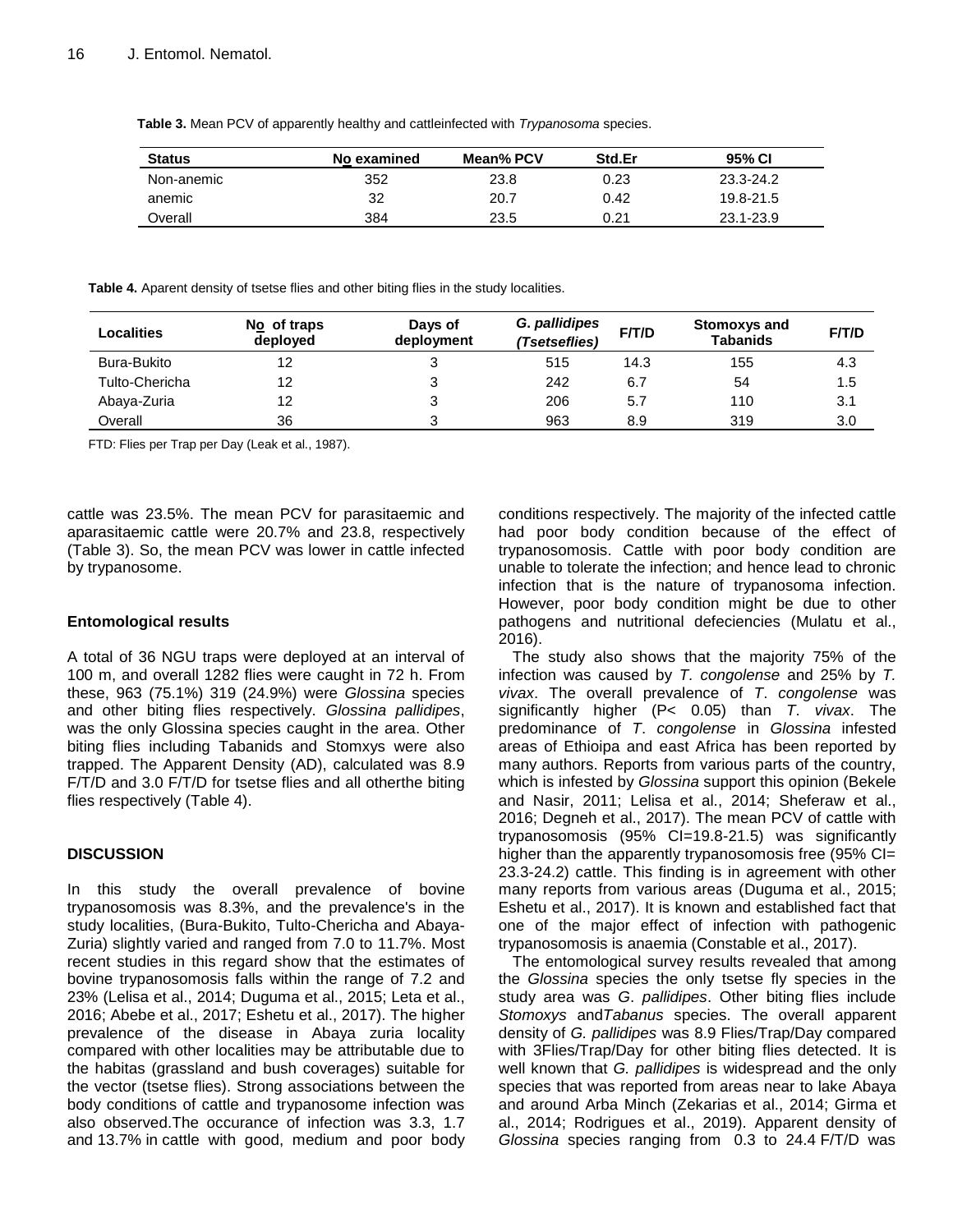reported from western part of Ethiopia. Such varations might have been due to differences in season and density of vegetation cover (Teka et al., 2012: cited in Mulatu et al., 2016). The mechanical vectors, *Stomoxys* and *Tabanus* species, widespread in Trypanosome infested areas of the country (Girma et al., 2014; Lemu et al., 2019).

## **CONCLUSION AND RECOMMENDATIONS**

In conclusion,*T. congolense (*75%*),* was the predominat species of trypanosome followed by *T. vivax* (25%) in the study localities of Loka Abaya district. The overall prevalence of bovine trypanosomosis in Loka Abaya district was 8.3%. The overall apparent density of tsetse, Tabanus and Stomoxys were 8.9F/T/D, 2.5F/T/D and 0.4F/T/D, respectively. During entomological survey ,*G. pallidepes* was the only tsetse species identified in the study localities. The study also reveals infections with trypanosomosis negatively affects the body condition and PCV of animals. Significantly, the highest prevalence of trypanosome infection was observed in animals with poor body condition. It is therefore, possible to conclude that tsetse born trypanosomosis is still posing a threat to cattle production and management in the area. Based on the finding of this study the following recommendations are forwarded.

Further study to identify the prevalence of trypanosome parasites should be carried out. Control strategies that involve the use of chemicals (pour on), batied traps and targets and appropriate utilization of prophylactic and therapeutic majors should be adapted. Attempts should be made to extend and increase government and nongovernment veterinary services to give proper services to the challenged community by trypansomosis. Above all awareness creation of animal owners especially about proper drug use, and correct dose for treatment. Community participation in tsetse and trypanosomosis control will play major role in the reduction of the distribution and prevalence of tsetse fly and trypanosoma, respectively. Further surveys and studies should be carried out to strengthen feasible control methods of trypanosomosis and appropriate vector management strategies.

# **CONFLICT OF INTERESTS**

The authors have not declared any conflict of interests.

## **ACKNOWLEDGMENTS**

The authors would like to express their heartfelt appreciation and best regard to Southern Tsetse Eradication Project (STEP) staff at Dilla site for their

technical and material support to carry out and collect data from field studies. Our thanks also go to Sidama zone animal and fishery department experts and veterinary technicians and farmers consented in Loka Abaya district of Sidama National Regional State. Finally we would like to thank Hawassa University, College of Natural and Computational Sciences for financial support to complete the study.

### **REFERENCES**

- Abebe R, Gute S, Simon I (2017). Bovine trypanosomosis and vector density in Omo-Ghibe tsetse belt, South Ethiopia. Acta Tropica 167:79-85.
- Bekele M, Nasir M (2011). Prevalence and host related risk factors of bovine trypanosomosis in Hawagelan district, West Wellega zone, Western Ethiopia. African Journal of Agricultural Research 6(22):5055-5060.
- Berou of Finance and Economic Development (BoFED) (2012). Annual Statistical Abstract 2004 EC (2011/12), Southern Nations, Nationalities and People Regional State, SNNPR, Hawassa, Ethiopia. https://www.pefa.org/sites/pefa/files/2020-07/ET-SNNP%20Region.
- Bitew M, Amedie Y, Abebe A, Tolosa T (2011). Prevalence of bovine Trypanosomosis in selected areas of JabiTehenan district, West Gojam of Amhara regional state, Northwestern Ethiopia. African Journal of Agricultural Research 6:140-144.
- Constable P, Hinchcliff K, Done S, Grünberg W (2017). Veterinary Medicine: A Textbook of the Diseases ofCattle, Horses, Sheep, Pigs, and Goats, 11th edition, Elsevier Ltd., 3251 Riverport Lane, St. Louis, Missouri 63043, USA pp. 2150-2156
- Degneh E, ShibeshiW, Terefe G, Asres K, Ashenafi H (2017). Bovine trypanosomosis: changes in parasitemia and packed cell volume in dry and wet seasons at Gidami District, Oromia Regional State, western Ethiopia. ActaVeterinariaScandinavica 59(1):1-8..
- Duguma R, Tasew S, Olani A, Damena D, Alemu D, Mulatu T, Alemayehu Y, Yohannes M, Bekana M, Hoppenheit A, Abatih E (2015). Spatial distribution of Glossina sp. and Trypanosoma sp. in south-western Ethiopia. Parasites Vectors 8(1):430.
- Eshetu E, Barata B, Butako B (2017). The prevalence of bovine trypanosomosis and associated risk factors in Mareka Woreda of Dawuro Zone, Southern Ethiopia. Journal of Parasitology and Vector Biology 9(5):39-46.
- Food Agricultural Organization (FAO) (2008). Food and Agriculture Organisation of the United Nations. A field guide for the diagnosis, treatment and prevention of African animal trypanosomiasis. http://www.fao.org/3/X0413E/X0413E00.htm
- Getachew A (2005). Trypanosomosis in Ethiopia, Review Article. Ethiopian Journal of Biological Sciences 4(1):75-121.
- Girma K, Meseret T, Tilahun Z, Haimanot D, Firew L, Tadele K, Zelalem A (2014). Prevalence of Bovine Trypanosomosis, its Vector Density and Distribution in and Around Arbaminch, Gamogofa Zone, Ethiopia. Acta Parasitologica Globalis 5(3):169-176.
- International Atomic Energy Agency (IAEA) (2006). Annual Report, Austria, Vienna. https://www.iaea.org/publications/reports/annualreport-2006
- Leak SGA (1999). Tsetse biology and ecology: Their role in the epidemiology and control of trypanosomosis, CAB International, Wallingford, Oxon, OX10 8DE, UK P 568.
- Leak SGA, Woume KA, Colardeue C, Duffera W, Feron A (1987). Determination of tsetse challenge and its relationship with trypanosomosis prevalence in trypanotolerant livestock sites of the Africa trypanotolerant livestock network. The African trypanotolerant Livestock Network, Nairobi, Keneya pp. 43-52.
- Lejebo F, Atsa A, Hideto M, Bekele T (2019). Prevalence of Bovine Trypanosomosis its Associated Risk Factors, and Tsetse Density in Bonke Woreda, Gamo Zone, Ethiopia. International Journal of Reserch Studies in Biosciences 7(10):1-12
- Lelisa K, Shimeles S, Bekele J, Sheferaw D (2014). Bovine